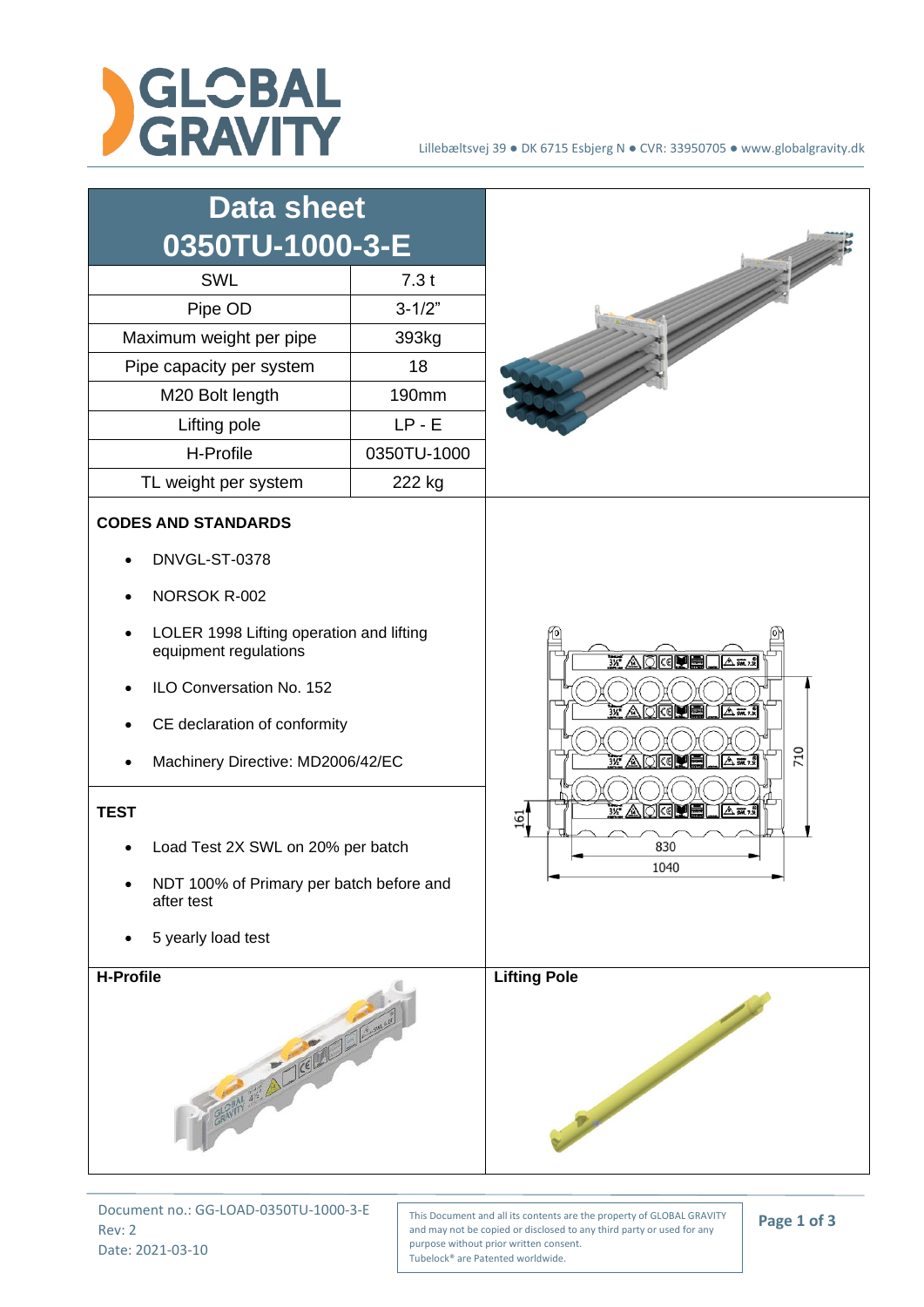

## Lillebæltsvej 39 ● DK 6715 Esbjerg N ● CVR: 33950705 ● www.globalgravity.dk

## **Stacking**

| _______                                                                         |                    |                |        |           |       |             |     |      |  |  |  |
|---------------------------------------------------------------------------------|--------------------|----------------|--------|-----------|-------|-------------|-----|------|--|--|--|
| <b>Sketch</b>                                                                   | Systems<br>Stacked | Height<br>(mm) | Joints | Supported | Truck | <b>Boat</b> | Rig | Yard |  |  |  |
|                                                                                 |                    | 710            | 18     |           | x     | x           | x   | x    |  |  |  |
| B                                                                               | ົ                  | 1370           | 36     |           | x     | x           | x   | x    |  |  |  |
| С                                                                               | 3                  | 2020           | 54     |           | (x)   |             | x   | x    |  |  |  |
|                                                                                 |                    | 2680           | 72     | х         |       |             | x   | х    |  |  |  |
| F                                                                               | 5                  | 3340           | 90     | x         |       |             | x   | x    |  |  |  |
|                                                                                 | 6                  | 3990           | 108    | х         |       |             | x   | x    |  |  |  |
| $(x)$ : Depending on Truck set-up and regulation<br>All sketch dimensions in mm |                    |                |        |           |       |             |     |      |  |  |  |
| <b>3 SYSTEMS STACKED</b>                                                        |                    |                |        |           |       |             |     |      |  |  |  |



Document no.: GG-LOAD-0350TU-1000-3-E Rev: 2 Date: 2021-03-10

This Document and all its contents are the property of GLOBAL GRAVITY and may not be copied or disclosed to any third party or used for any purpose without prior written consent. Tubelock® are Patented worldwide.

**Page 2 of 3**